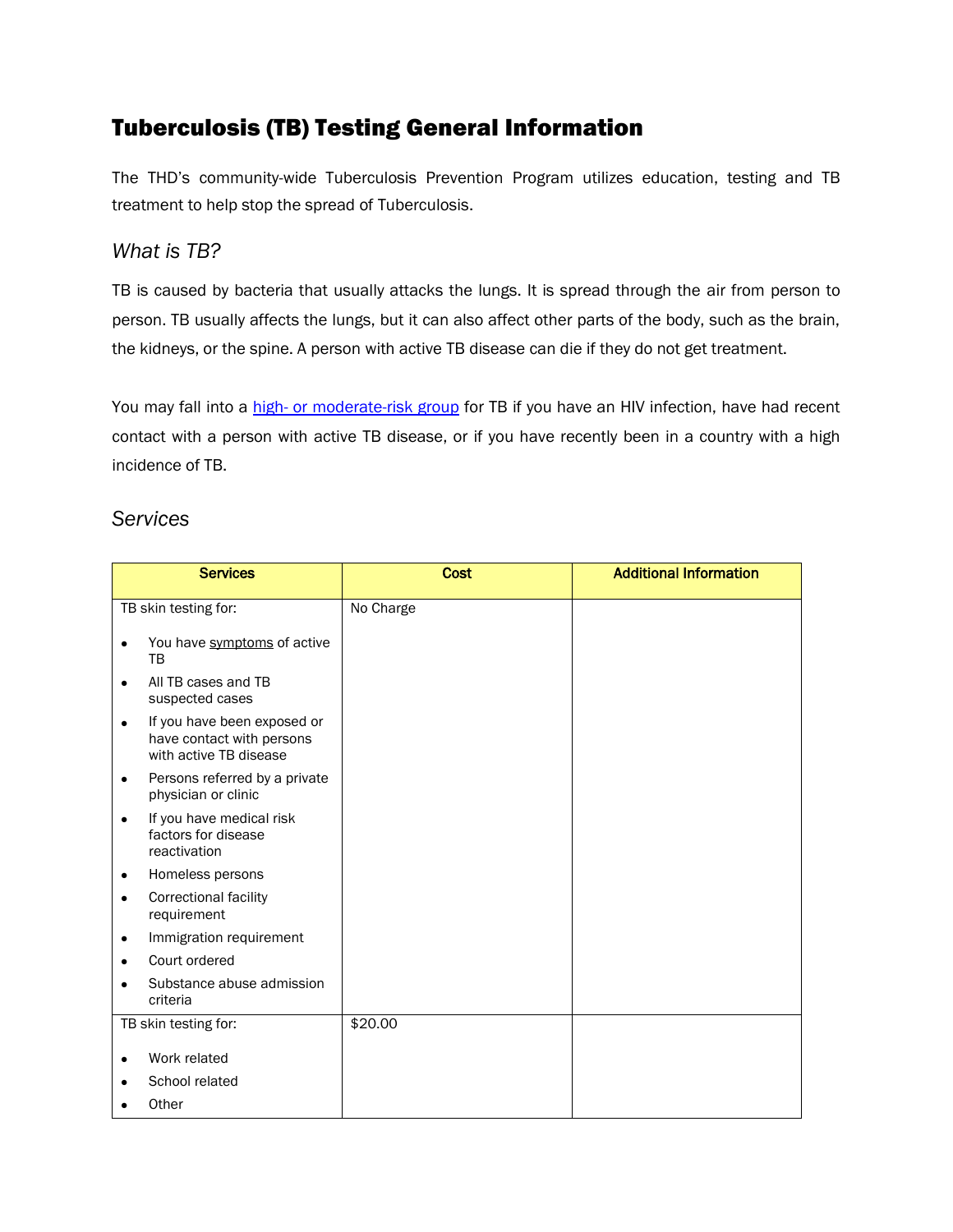| <b>Services</b>                                                                                                                                                                                                                                                                                                                                                                                                                                                                                                     | <b>Cost</b> | <b>Additional Information</b>                                                                                                                                                                                                                                                                                                                                                         |
|---------------------------------------------------------------------------------------------------------------------------------------------------------------------------------------------------------------------------------------------------------------------------------------------------------------------------------------------------------------------------------------------------------------------------------------------------------------------------------------------------------------------|-------------|---------------------------------------------------------------------------------------------------------------------------------------------------------------------------------------------------------------------------------------------------------------------------------------------------------------------------------------------------------------------------------------|
| TB skin testing for groups, at your<br>site                                                                                                                                                                                                                                                                                                                                                                                                                                                                         | \$25.00     | Can be scheduled on-site for<br>groups. Call 918-595-4103 or<br>918-595-4111 for information<br>and to schedule.                                                                                                                                                                                                                                                                      |
| Chest x-ray                                                                                                                                                                                                                                                                                                                                                                                                                                                                                                         | No charge   | Bring documentation of positive<br>TB skin test.                                                                                                                                                                                                                                                                                                                                      |
| You have symptoms of active<br>$\bullet$<br>тв<br>All TB cases and TB<br>$\bullet$<br>suspected cases<br>If you have been exposed or<br>$\bullet$<br>have contact with persons<br>with active TB disease<br>Persons referred by a private<br>$\bullet$<br>physician or clinic<br>If you have medical risk<br>$\bullet$<br>factors for disease<br>reactivation<br>Homeless persons<br>$\bullet$<br><b>Correctional facility</b><br>$\bullet$<br>requirement<br>Immigration requirement<br>$\bullet$<br>Court ordered |             |                                                                                                                                                                                                                                                                                                                                                                                       |
| Substance abuse admission<br>criteria                                                                                                                                                                                                                                                                                                                                                                                                                                                                               |             |                                                                                                                                                                                                                                                                                                                                                                                       |
| Chest x-ray<br>Documented history of<br>positive TB skin test                                                                                                                                                                                                                                                                                                                                                                                                                                                       | \$35.00     | Bring documentation of positive<br>TB skin test.                                                                                                                                                                                                                                                                                                                                      |
| Medications to treat latent or<br>active TB                                                                                                                                                                                                                                                                                                                                                                                                                                                                         | No charge   | Based on treatment plan by THD<br>physician                                                                                                                                                                                                                                                                                                                                           |
| Direct Observation Therapy (DOT)<br>in certain situations                                                                                                                                                                                                                                                                                                                                                                                                                                                           | No charge   | This is a way of helping clients<br>take their medicines for TB. If you<br>get DOT, you will meet with a<br>health care worker every day or<br>several times a week. You will<br>meet at a place you both agree<br>on. This can be the TB clinic, your<br>home or work, or any other<br>convenient location. You will take<br>your medicines while the health<br>care worker watches. |
| Bus tokens in special situations                                                                                                                                                                                                                                                                                                                                                                                                                                                                                    | No charge   | Subject to THD criteria and<br>availability                                                                                                                                                                                                                                                                                                                                           |
| Educational programs for<br>employers, schools, civic groups,<br>healthcare providers                                                                                                                                                                                                                                                                                                                                                                                                                               | No charge   | Call 918-595-4103 or 918-595-<br>4111 for information and to<br>schedule.                                                                                                                                                                                                                                                                                                             |